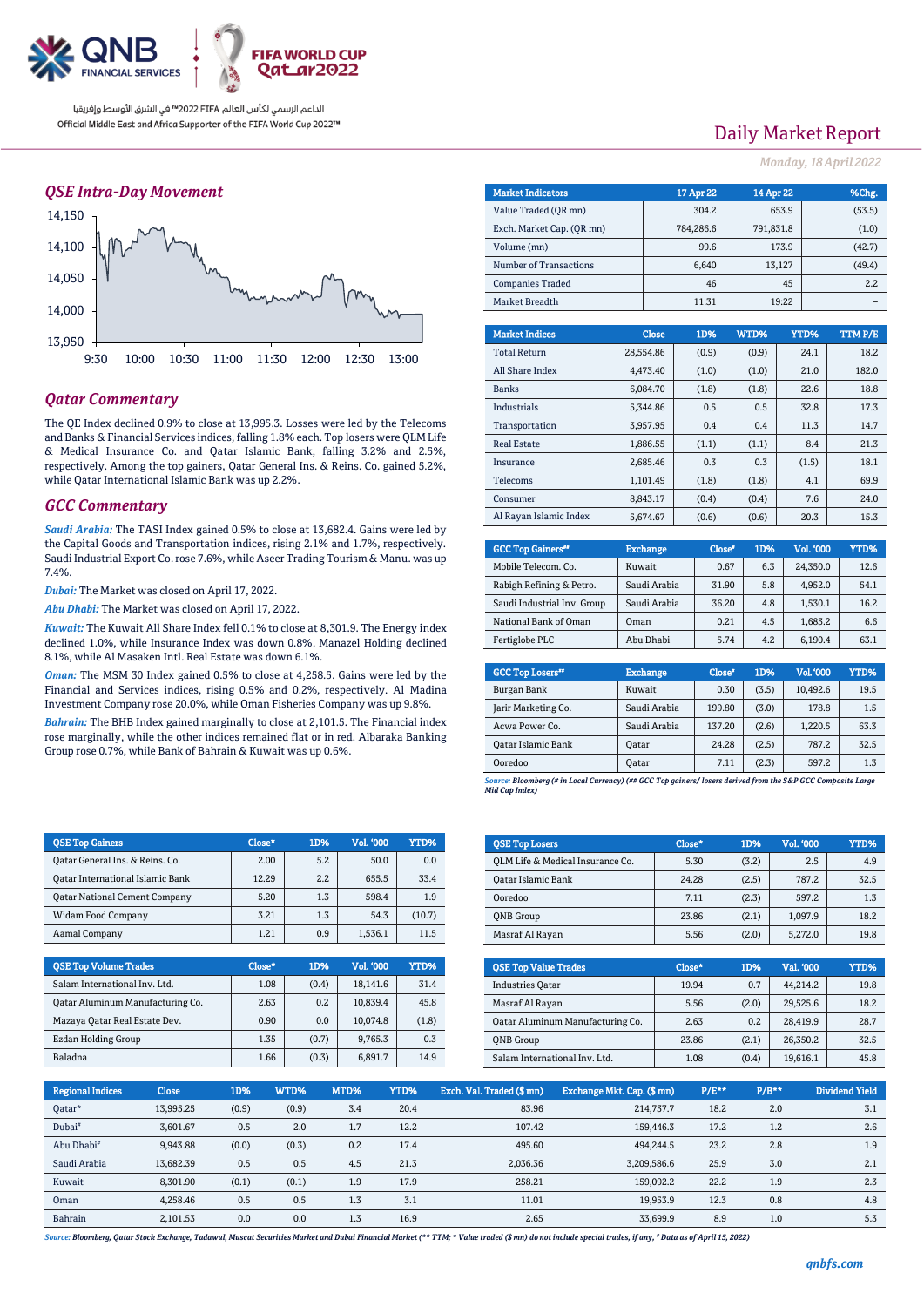

# Daily Market Report

### *Monday, 18 April 2022*

#### *Qatar Market Commentary*

- The QE Index declined 0.9% to close at 13,995.3. The Telecoms and Banks & Financial Services indices led the losses. The index fell on the back of selling pressure from Qatari shareholders despite buying support from non-Qatari shareholders.
- QLM Life & Medical Insurance Co. and Qatar Islamic Bank were the top losers, falling 3.2% and 2.5%, respectively. Among the top gainers, Qatar General Ins. & Reins. Co. gained 5.2%, while Qatar International Islamic Bank was up 2.2%.
- Volume of shares traded on Sunday fell by 42.7% to 99.6mn from 173.9mn on Thursday. Further, as compared to the 30-day moving average of 297.7mn, volume for the day was 66.6% lower. Salam International Inv. Ltd. and Qatar Aluminum Manufacturing Co. were the most active stocks, contributing 18.2% and 10.9% to the total volume, respectively.

| <b>Overall Activity</b>        | Buy %* | Sell %* | Net (OR)       |
|--------------------------------|--------|---------|----------------|
|                                |        |         |                |
| Qatari Individuals             | 50.37% | 52.20%  | (5,576,481.7)  |
| <b>Oatari Institutions</b>     | 26.72% | 29.18%  | (7,475,402.1)  |
| Oatari                         | 77.09% | 81.38%  | (13,051,883.8) |
| <b>GCC</b> Individuals         | 0.56%  | 0.35%   | 636,907.1      |
| <b>GCC</b> Institutions        | 2.26%  | 0.55%   | 5,182,393.6    |
| GCC                            | 2.82%  | 0.90%   | 5,819,300.7    |
| Arab Individuals               | 11.53% | 11.44%  | 283,442.7      |
| <b>Arab Institutions</b>       | 0.01%  | 0.00%   | 43,788.0       |
| Arab                           | 11.55% | 11.44%  | 327,230.7      |
| Foreigners Individuals         | 3.70%  | 3.59%   | 316,887.7      |
| <b>Foreigners Institutions</b> | 4.85%  | 2.69%   | 6,588,464.7    |
| <b>Foreigners</b>              | 8.55%  | 6.28%   | 6.905.352.4    |

*Source: Qatar Stock Exchange (\*as a % of traded value)*

## *Earnings Releases and Earnings Calendar*

### Earnings Releases

| <b>Company</b>                               | <b>Market</b> | <b>Currency</b> | Revenue (mn)<br>102022 | % Change<br>YoY | <b>Operating Profit</b><br>$(mn)$ 102022 | % Change<br>YoY          | <b>Net Profit</b><br>$(mn)$ 102022 | % Change YoY |
|----------------------------------------------|---------------|-----------------|------------------------|-----------------|------------------------------------------|--------------------------|------------------------------------|--------------|
| Oman Qatar Insurance                         | Oman          | <b>OMR</b>      | 8.0                    | $-4.4%$         | 0.3                                      | 132.5%                   | 1.7                                | 84.5%        |
| Dhofar Insurance Co.                         | Oman          | <b>OMR</b>      | 22.1                   | 37.4%           | $\qquad \qquad -$                        | $\overline{\phantom{0}}$ | 1.4                                | 38.8%        |
| Phoenix Power Co.                            | Oman          | <b>OMR</b>      | 20.6                   | $-7.7%$         | 0.3                                      | N/A                      | (4.3)                              | N/A          |
| Oman Flour Mills Co.                         | Oman          | <b>OMR</b>      | 28.3                   | 18.3%           | $\qquad \qquad -$                        | $\qquad \qquad =$        | 0.4                                | $-88.3%$     |
| Al Maha Marketing                            | Oman          | <b>OMR</b>      | 99.9                   | 22.9%           | $\qquad \qquad -$                        | $\qquad \qquad =$        | 0.9                                | 116.9%       |
| Oman & Emirates Investment Holding Co.       | Oman          | <b>OMR</b>      | 1.4                    | 229.9%          | $\qquad \qquad -$                        | $\overline{\phantom{0}}$ | 0.6                                | N/A          |
| <b>Muscat Finance</b>                        | Oman          | <b>OMR</b>      | 2.5                    | $-8.8%$         | 1.6                                      | 1.3%                     | 0.3                                | 14.7%        |
| Oman Cement Co.                              | Oman          | <b>OMR</b>      | 17.0                   | 44.2%           | $\qquad \qquad -$                        | $\qquad \qquad =$        | 0.9                                | 19.5%        |
| A'Saffa Foods                                | Oman          | <b>OMR</b>      | 12.2                   | 56.3%           | $\qquad \qquad -$                        | $\qquad \qquad =$        | 0.7                                | 225.4%       |
| Global Financial Investments Holding         | Oman          | <b>OMR</b>      | 3.7                    | $-4.8%$         | $\overline{\phantom{m}}$                 | $\overline{\phantom{0}}$ | 0.4                                | 0.4%         |
| Al Ahlia Insurance Company                   | Oman          | <b>OMR</b>      | 5.4                    | 7.0%            | $\qquad \qquad -$                        | -                        | 1.4                                | $-15.4%$     |
| <b>Voltamp Energy</b>                        | Oman          | <b>OMR</b>      | 6.4                    | 1.7%            | $\qquad \qquad -$                        | -                        | (0.8)                              | N/A          |
| National Gas Co.                             | Oman          | <b>OMR</b>      | 26.1                   | 902.6%          | $\qquad \qquad -$                        | -                        | (0.2)                              | N/A          |
| Al Sharqiya Investment Holding Co.           | Oman          | <b>OMR</b>      | 0.5                    | 11.4%           | $\qquad \qquad -$                        | -                        | 0.3                                | 10.2%        |
| United Wire Factories Co.                    | Saudi Arabia  | <b>SR</b>       | 298.8                  | 31.9%           | 28.6                                     | 53.8%                    | 26.0                               | 61.5%        |
| Yanbu National Petrochemical Co.             | Saudi Arabia  | <b>SR</b>       | 1,971.1                | 14.4%           | 296.2                                    | $-28.4%$                 | 283.0                              | $-32.7%$     |
| Aldrees Petroleum and Transport Services Co. | Saudi Arabia  | <b>SR</b>       | 2,780.1                | 58.0%           | 84.2                                     | 32.0%                    | 62.4                               | 58.4%        |

*Source: Company data: DFM, ADX, MSM, TASI, BHB. (#Values in Thousands, \*Financial for 1Q2022)*

#### Earnings Calendar

| <b>Tickers</b> | <b>Company Name</b>                           | Date of reporting 1Q2022 results | No. of days remaining | <b>Status</b> |
|----------------|-----------------------------------------------|----------------------------------|-----------------------|---------------|
| <b>MCGS</b>    | Medicare Group                                | 18-Apr-22                        | $\mathbf 0$           | Due           |
| ABQK           | Ahli Bank                                     | 19-Apr-22                        |                       | Due           |
| <b>MKDM</b>    | Mekdam Holding Group                          | 20-Apr-22                        | $\overline{c}$        | Due           |
| <b>WDAM</b>    | Widam Food Company                            | 20-Apr-22                        | $\overline{c}$        | Due           |
| CBQK           | The Commercial Bank                           | 20-Apr-22                        | 2                     | Due           |
| <b>UDCD</b>    | United Development Company                    | 21-Apr-22                        | 3                     | Due           |
| <b>NLCS</b>    | Alijarah Holding                              | 21-Apr-22                        | 3                     | Due           |
| QIIK           | <b>Qatar International Islamic Bank</b>       | 24-Apr-22                        | 6                     | Due           |
| QGMD           | Qatari German Company for Medical Devices     | 24-Apr-22                        | 6                     | Due           |
| <b>BRES</b>    | Barwa Real Estate Company                     | 24-Apr-22                        | 6                     | Due           |
| <b>IHGS</b>    | <b>INMA Holding Group</b>                     | 24-Apr-22                        | 6                     | Due           |
| QGRI           | Qatar General Insurance & Reinsurance Company | 25-Apr-22                        | 7                     | Due           |
| QIGD           | Qatari Investors Group                        | 25-Apr-22                        | 7                     | Due           |
| <b>ERES</b>    | Ezdan Holding Group                           | 25-Apr-22                        | 7                     | Due           |
| IQCD           | <b>Industries Qatar</b>                       | 25-Apr-22                        | 7                     | Due           |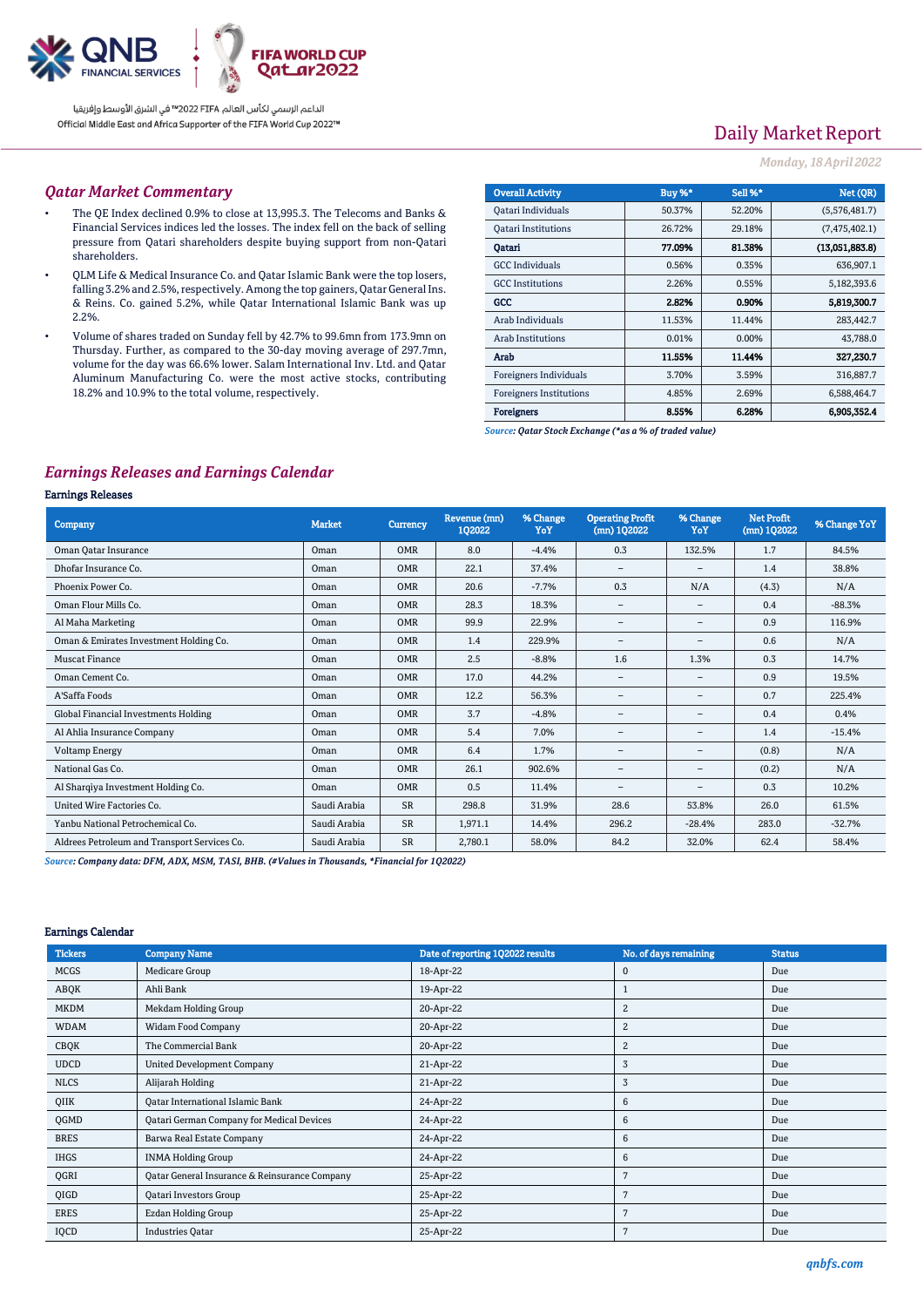

# Daily Market Report

*Monday, 18 April 2022*

| ZHCD        | <b>Zad Holding Company</b>                    | 25-Apr-22 | 7 | Due |
|-------------|-----------------------------------------------|-----------|---|-----|
| IGRD        | <b>Investment Holding Group</b>               | 25-Apr-22 | 7 | Due |
| QLMI        | QLM Life & Medical Insurance Company          | 25-Apr-22 | 7 | Due |
| GWCS        | <b>Gulf Warehousing Company</b>               | 26-Apr-22 | 8 | Due |
| MPHC        | Mesaieed Petrochemical Holding Company        | 26-Apr-22 | 8 | Due |
| QISI        | Qatar Islamic Insurance Group                 | 26-Apr-22 | 8 | Due |
| <b>MERS</b> | Al Meera Consumer Goods Company               | 26-Apr-22 | 8 | Due |
| <b>MCCS</b> | Mannai Corporation                            | 26-Apr-22 | 8 | Due |
| <b>VFQS</b> | Vodafone Qatar                                | 26-Apr-22 | 8 | Due |
| QIMD        | <b>Qatar Industrial Manufacturing Company</b> | 26-Apr-22 | 8 | Due |
| QOIS        | Qatar Oman Investment Company                 | 27-Apr-22 | 9 | Due |
| QAMC        | <b>Qatar Aluminum Manufacturing Company</b>   | 27-Apr-22 | 9 | Due |
| GISS        | <b>Gulf International Services</b>            | 27-Apr-22 | 9 | Due |
| MARK        | Masraf Al Rayan                               | 27-Apr-22 | 9 | Due |
| <b>DOHI</b> | Doha Insurance Group                          | 27-Apr-22 | 9 | Due |
| <b>BLDN</b> | Baladna                                       | 27-Apr-22 | 9 | Due |
| QCFS        | Qatar Cinema & Film Distribution Company      | 27-Apr-22 | 9 | Due |
| <b>AKHI</b> | Al Khaleej Takaful Insurance Company          | 27-Apr-22 | 9 | Due |

*Source: QSE*

#### *Qatar*

- Update on the proposed sale of MCCS Shares in Inetum S.A. Mannai Corporation (MCCS) is pleased to provide a further update on the proposed sale of its shares in Inetum S.A., including the agreed value of the proposed sale. The consultation of the relevant employee representative bodies of Inetum in France has now been concluded regarding the proposed sale, and Mannai shareholders are now asked to approve the proposed sale. The value of the proposed sale to a group of investors led by Bain Capital Private Equity, which includes NB Renaissance and the management team of Inetum, is agreed at an enterprise value amounting to €1.85bn, which could result in an equity value for Mannai in the range of €1.03 – €1.06bn. Further clearances are now being sought from the competent antitrust and regulatory authorities in relation to the proposed sale and are expected to be obtained in the coming months. As advised in the invitation for the Mannai general assembly's scheduled for 26 April 2022, shareholder approval for the proposed sale is tabled in the agenda for the Extraordinary General Assembly. Shareholders registering their attendance for the online general assemblies will also have, at the same time, the opportunity to cast their votes in respect of the sale transaction and for the election of directors for the next 3-year term. (QSE)
- QGTS' bottom line rises 19.3% YoY and 8.9% QoQ in 1Q2022, above our estimate – Qatar Gas Transport Company Limited's (QGTS) net profit rose 19.3% YoY (+8.9% QoQ) to QR381.8mn in 1Q2022, above our estimate of QR353.5mn (variation of +8.0%). The company's total income came in at QR1,064mn in 1Q2022, which represents an increase of 5.6% YoY. However, on QoQ basis, total income fell 0.7%. EPS amounted to QR0.07 in 1Q2022 as compared to QR0.06 in 1Q2021. Despite the global challenges posed by the COVID-19 pandemic, Qatar Gas Transport Company Limited (Nakilat) continues to deliver uninterrupted clean energy to the world, through safe, reliable, and efficient shipping and maritime services. The company also continues to strengthen its value proposition, by offering ship repair, industrial and offshore fabrication, towage, and other maritime services. Eng. Abdullah Al Sulaiti, Chief Executive Officer, Nakilat, said, "We are very pleased to report a stellar earnings result for the first quarter 2022, which reiterates the resilient business model that Nakilat has built over the years. Against the current backdrop of global economic environment and the long-term needs for diversified, secure and reliable energy transportation solutions, Nakilat shall continue to grow its assets portfolio and generate sustainable return for its shareholders." As a testament to the company's commitment to health and safety, Nakilat recently attained a five-star grading in the Five Star Occupational Health and Safety Audit, for the fifth consecutive year. Conducted by the British Safety Council, the Audit provides a worldwide benchmark of organizational safety management systems against current best practice. Al Sulaiti said, "I would like to take this opportunity

to extend our deep appreciation to QatarEnergy, QatarEnergy Industrial Cities, Qatargas, and all our staff for their ongoing support and collaboration, in ensuring our success and the realization of our vision of becoming a global leader and provider of choice for energy transportation and maritime services." (QSE, QNBFS Research, Company news)

- QEWS' bottom line rises 4.5% YoY and 33.2% QoQ in 1Q2022, below our estimate – Qatar Electricity & Water Company's (QEWS) net profit rose 4.5% YoY (+33.2% QoQ) to QR388.7mn in 1Q2022, below our estimate of QR421.3mn (variation of -7.7%). The company's revenue came in at QR564.9mn in 1Q2022, which represents a decrease of 6.0% YoY (-11.0% QoQ). EPS amounted to QR0.35 in 1Q2022 as compared to QR0.34 in 1Q2021. Further, operating profits amounted to QR332mn in the first quarter this year compared to QR277mn during the same period in 2021. Cash flows from operations remain strong when compared to the same period in the previous year. QEWS recorded operational cash flows of QR443mn compared to operational cash flows of QR297mn during the same period in the previous year. During the year, QEWS market share in Qatar in the supply of electricity was 67% and desalinated water was 72%. The company aims for successful continuation to focus on the renewable energy domain in 2022 through Siraj Energy, and aiming to expand into international markets through its subsidiary Nebras Power. QEWS remains to be in an excellent financial position with a strong credit rating of 'A1' with stable outlook from Moody's. QEWS owns and operates seven power and/or water stations in Qatar and has partnering with major international companies to own and operate another 5 power and/or water companies in Qatar. Through its subsidiary 'Nebras Power' QEWS invests in power and water assets globally. Despite the effects of the COVID-19 pandemic globally, QEWS' operations remained stable in Q1, 2022. The Siraj-1 Solar Power Plant Project, QEWS' latest project will become the first of its kind to produce electricity using photovoltaic technology in Qatar. Located in Al Kharsaah area, the plant will be able to produce 800 MW at full capacity and is expected to account for one tenth of the current peak electricity demand in Qatar. The project is currently being executed via a Special Purpose Vehicle, 60% owned by Siraj Energy (a joint venture owned 49% by QEWS and 51% by QatarEnergy) and 40% owned by a joint consortium of Marubeni Corp (Japan) and Total Solar International (France). (QSE, QNBFS Research, Peninsula Qatar)
- Mazaya Qatar Real Estate Development postponed its AGM and EGM to April 19 due to lack of quorum - Mazaya Qatar Real Estate Development announced that due to non-legal quorum for the AGM and EGM on 17/04/2022, therefore, it has been decided to postpone the meeting to 19/04/2022& 09:30 PM& Via Zoom cloud meetings. (QSE)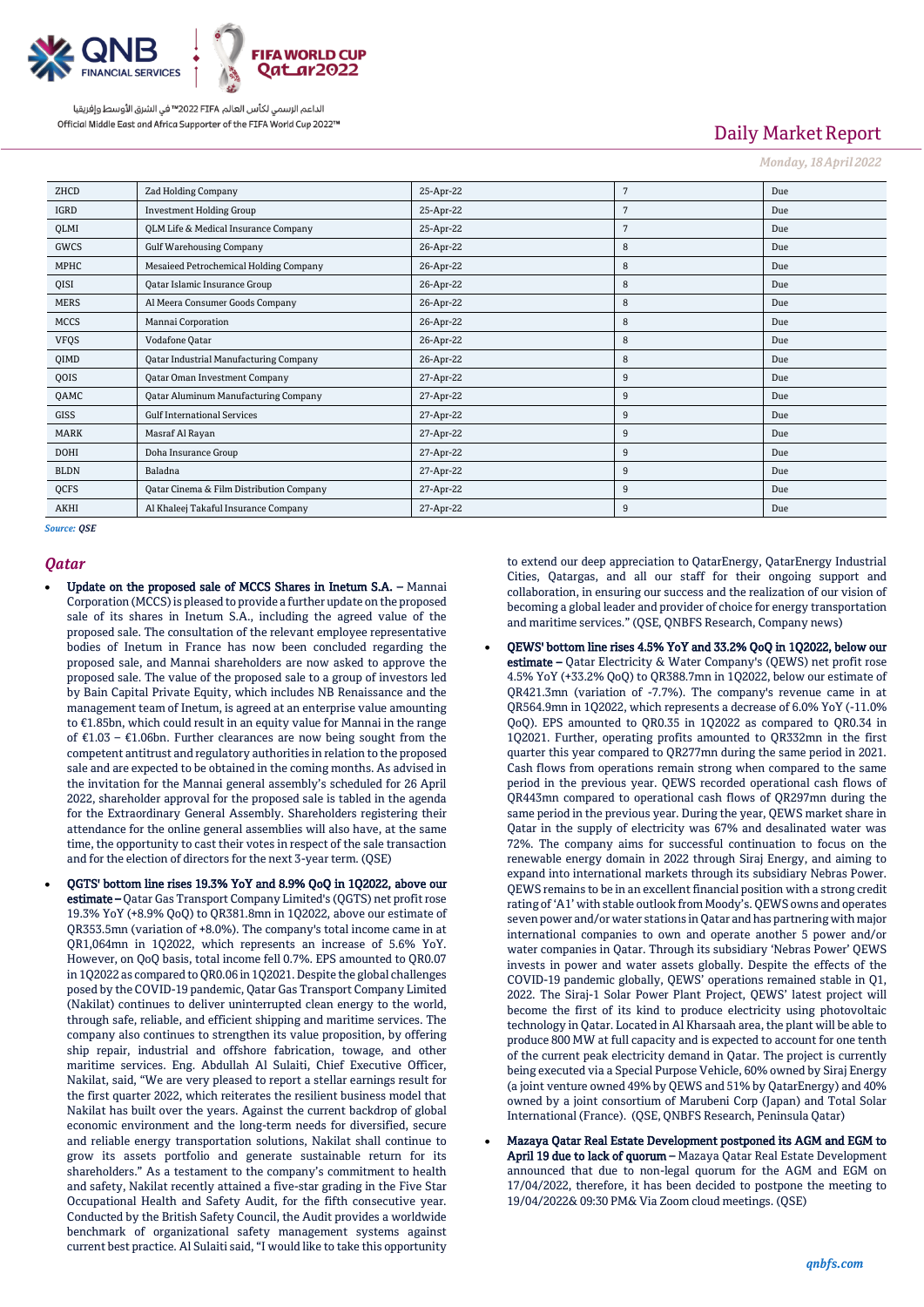

- Al Faleh Educational Holding to disclose its Semi-Annual financial results on April 21 – Al Faleh Educational Holding to disclose its financial statement for the period ending 28th February 2022 on 21/04/2022. (QSE)
- Qatar International Islamic Bank to disclose its Quarter 1 financial results on April 24 – Qatar International Islamic Bank discloses its financial statement for the period ending 31st March 2022 on 24/04/2022. (QSE)
- United Development Co. to hold its investors relation conference call on April 25 to discuss the financial results – United Development Co. announces that the conference call with the Investors to discuss the financial results for the Quarter 1 2022 will be held on 25/04/2022 at 01:30 PM , Doha Time. (QSE)
- Qatar General Insurance & Reinsurance to disclose its Quarter 1 financial results on April 25 – Qatar General Insurance & Reinsurance discloses its financial statement for the period ending 31st March 2022 on 25/04/2022.  $(OSE)$
- Ezdan Holding Group to disclose its Quarter 1 financial results on April 25 – Ezdan Holding Group discloses its financial statement for the period ending 31st March 2022 on 25/04/2022. (QSE)
- Ezdan Holding Group announces the closure of nominations for board membership – Ezdan Holding Group announces the closure of the period for nomination for the membership of its Board of Directors for 2022 - 2024 on 14/04/2022 at 02:00 PM. (QSE)
- Ezdan Holding Group to hold its investors relation conference call on April 26 to discuss the financial results – Ezdan Holding Group announces that the conference call with the Investors to discuss the financial results for the Quarter 1 2022 will be held on 26/04/2022 at 01:30 PM , Doha Time. (QSE)
- Ezdan Holding Group: disclosure of the amendment of the date of the ordinary and extraordinary general assembly - Ezdan Holding Group announces the amendment of the date of the Ordinary General Assembly for the year 2021 and the Extraordinary General Assembly to be on Thursday, April 28, 2022 at 9:00 pm in the same place previously announced. (QSE)
- Qatari Investors Group to disclose its Quarter 1 financial results on April 25 – Qatari Investors Group discloses its financial statement for the period ending 31st March 2022 on 25/04/2022. (QSE)
- Qatari Investors Group to hold its investors relation conference call on April 28 to discuss the financial results - Qatari Investors Group announces that the conference call with the Investors to discuss the financial results for the Quarter 1 2022 will be held on 28/04/2022 at 01:30 PM , Doha Time. (QSE)
- Gulf Warehousing Co. to disclose its Quarter 1 financial results on 26/04/2022 – Gulf Warehousing Co. discloses its financial statement for the period ending 31st March 2022 on 26/04/2022. (QSE)
- Doha Insurance to hold its investors relation conference call on May 09 to discuss the financial results – Doha Insurance announces that the conference call with the Investors to discuss the financial results for the Quarter 1 2022 will be held on 09/05/2022 at 01:00 PM , Doha Time. (QSE)
- Baladna to hold its investors relation conference call on May 09 to discuss the financial results – Baladna announces that the conference call with the Investors to discuss the financial results for the Quarter 1 2022 will be held on 09/05/2022 at 12:00 PM, Doha Time. (QSE)
- Qatar Central Depository company provides more electronic services Qatar Central Depository Company provides more electronic services. As per the ongoing plans to provide more electronic services to its clients, Qatar Central Securities Depository (QCSD) has provided a new e-Service "To Whom It May Concern Certificate" to individuals (Qataris and Residents) so they will be able to print this certificate without having to visit the QCSD premises. To start using this e-Service and for more information about it, please open the following link: https://www.qcsd.gov.qa/ar/logintwimc. For inquiries, you can contact on: 16014. Note: QCSD provides the Statement of Account e-Services through its portal in addition to the other e-Services. (QSE)

# Daily Market Report

*Monday, 18 April 2022*

- Qatari Young Global Leaders: ESG goals key to building Qatar's future Safeguarding Qatar's resilience lies in investing sustainably, building cohesive governance frameworks, and empowering women, according to three Qatari Young Global Leaders. Ahmed Ali Al Hammadi, Chief Investment Officer for Europe, Russia, and Turkey at Qatar Investment Authority (QIA); Sheikha Alanoud bint Hamad Al Thani, Deputy CEO and Chief Business Officer at Qatar Financial Centre (QFC), and Abdulrahman Essa Al Mannai, CEO of Milaha have all been previously selected by the World Economic Forum (WEF) to join the Forum of Young Global Leaders, which identifies the world's most promising leaders under the age of 40 who are driving innovation for positive change across various sectors. In an interview with the WEF recently, the three Qatari leaders reiterated that ESG goals are key to building Qatar's future, 'one which is based on a knowledge-based economy and industry decarbonisation'. Al Hammadi said: "We have looked inwards to build our vision and formulate the role that we will play as fiduciaries to Qatar's future generations. The actions we are taking show the commitment of our industry to shape the global effort on climate change". The QIA, in 2017, co-founded the One Planet Sovereign Wealth Funds initiative to work with other sovereign wealth funds and large asset managers in increasing efficiency in global capital allocation and contributing towards the smooth transition to a more sustainable and low-carbon economy. In the report, Al Hammadi also highlighted the initiative's growth from six to 43 members, which now account for more than \$36tn in assets under management. Sheikha Alanoud, a prominent financial leader who is helping steer Qatar's transformation into a global financial and commercial hub, noted the rising number of women in the country's financial sector. Citing a 2019 data, she said 13.5 percent of senior level positions in QFC companies were filled by women, compared to 8.5 percent in Qatar's financial sector as a whole. (Peninsula Qatar)
- Qatar's firms to be made aware about UNGC principles Qatar National Vision 2030 represents an inclusive strategy to achieve sustainable development that aims to transform Qatar into an advanced country capable of sustainable development with the goal of providing a high standard of living for all citizens by the year 2030, said Qatar Chamber (QC), General Manager Saleh bin Hamad Al Sharqi in the latest issue of Al Moltaqa magazine. In order to make Qatari companies aware about UN Global Compact (UNGC) principles, the Chamber will organize seminars and workshops for companies to raise awareness about the sustainable development goals, and encourage them to adopt suitability in their businesses, added the official in the March 2022 issue of the magazine. QC recently joined the UN Global Compact (UNGC), which is the world's largest corporate sustainability initiative, the official noted. Al Sharqi added "The UN Global Compact principles keep pace with the Qatar National Vision 2030, whose pillars include the human development, social development, economic development, and environmental development. The Chamber's keenness on the commitment to sustainable development criteria emphasizes the increasing importance of sustainability across all economic sectors, and it also corresponds with its role in supporting the private sector." The UNGC is a key initiative to encourage companies worldwide to adopt sustainability and social responsibility, stressing that it supports companies by aligning their strategies and operations with Ten Principles. It supports companies to do business responsibly by aligning their strategies and operations with Ten Principles on human rights, labor, environment, and anti-corruption. (Peninsula Qatar)
- Qatar Chamber to convene second GAM on Wednesday The second General Assembly Meeting (GAM) of Qatar Chamber (QC) will be held on April 20 regardless of the number of attendees. QC Chairman Sheikh Khalifa bin Jassim bin Mohammed Al Thani will preside over the meeting. The Chamber invited businessmen and members to attend the meeting which will be held at 12 noon at the Chamber's headquarters. The meeting's agenda includes reviewing the report of the board of directors on the activities of the Chamber in 2021 and discussing the QC's fiscal report for 2021 through the auditor's report on the final accounts and the statement of income and expenses for the year. It also includes approving the estimated budget for the fiscal year 2022 and appointing a new auditor for the 2022 financial year. (Peninsula Qatar)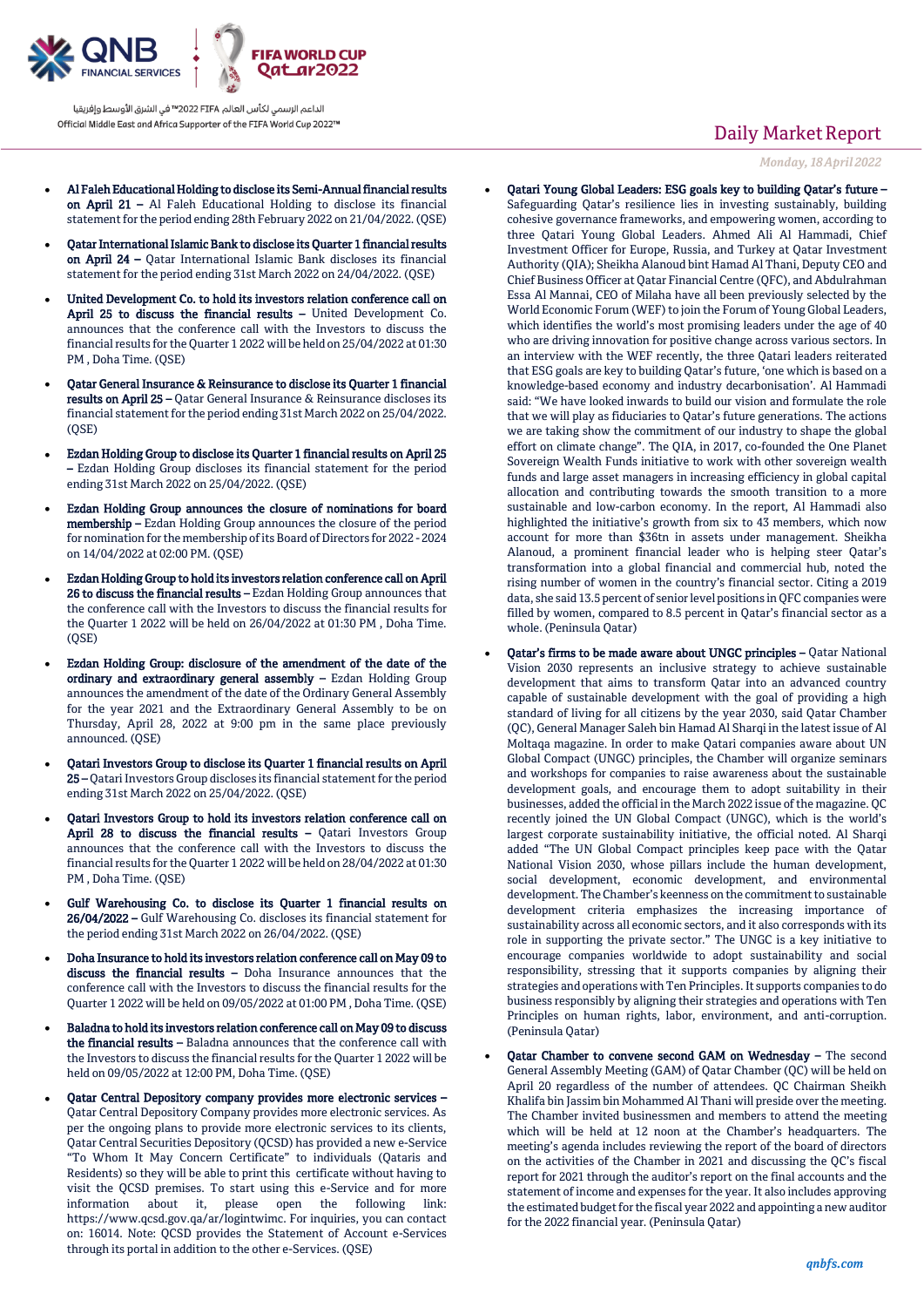

- World Bank: FIFA World Cup Qatar 2022 preparation 'intensifies' economic diversification – Qatar's hydrocarbon dependence is likely to expand this decade, as the country's North Field facilities begin production, World Bank has said in a report. The effects of the war in Ukraine on the commodity markets and of its associated economic sanctions are positive, on balance, for Qatar's economy, the largest exporter of liquefied natural gas in the world, the World Bank said in its latest 'MENA Economic Update'. That aside, preparations for the soccer World Cup, scheduled for November/December 2022, have intensified diversification of the country's economy and bolstered non-oil activity despite the Covid-19 pandemic, the World Bank said. The possibility of new outbreaks of Covid-19, a spike in consumer price inflation, and rising US interest rates are likely to be modest downside risks given Qatar's high vaccination rates and sizeable sovereign financial wealth and reserves. (Gulf-Times.com)
- Qatar Tourism plans to double job openings in tourism sector Qatar Tourism (QT) plans to double employment opportunities in the tourism sector as it continues to position the country as a global leader in service excellence, COO Berthold Trenkel has said. "Our strategy focuses on creating experiences across six demand spaces. These are active holidays; relax and rejuvenate; sun, sea and sand; cultural enthusiasts; luxury city breaks; and romantic getaways. These demand spaces portray a holistic and all-encompassing view of what Qatar has to offer and which customer segments we would like to focus on," he said at QT's recently held Annual Tourism Industry Ramadan Ghabga. (Gulf-times.com)
- Gord, Cisco sign MoU to foster sustainable development To foster sustainable development, Qatar-based Gulf Organization for Research & Development (Gord) has signed a memorandum of understanding (MoU) with Cisco International Limited (Cisco). As per the MoU, the two entities will work towards a range of initiatives aimed at accelerating climate solutions. The MoU was signed by Gord's founding chairman, Dr Yousef Alhorr and Cisco vice-president for Middle East and Africa, Reem Asaad at Cisco Qatar's offices in Qatar Science and Technology Park. Areas of possible co-operation outlined in the MoU include collaboration on sustainable building solutions, research and development projects in the area of green products, capacity building through trainings and educational programs, as well as dissemination of knowledge through industry events. (Gulf-times.com)

#### International

 Survey: UK employers offer average 2.8% pay rise to staff – British employers are offering annual pay settlements worth an average increase of 2.8% to staff, well below the rate of inflation, a survey showed on Monday. The Chartered Management Institute said many businesses were wary of offering pay rises when other costs were soaring and some feared that consumer demand would soon falter. "We've not really seen the full effects of the Ukraine conflict filter through yet, and it's clear that pressure is mounting across the board and there are undoubtedly some rocky times ahead," Anthony Painter, the CMI's director of policy, said. Pay settlements in the private sector averaged 3.2%, compared with 2.4% in the public sector, the CMI data showed, roughly in line with other similar surveys. While bigger pay rises would help ease the cost-of-living squeeze being felt by most British workers, the Bank of England is concerned that hefty pay rises could make it harder to get inflation back to target. Consumer price inflation hit a 30-year high of 7.0% in March, and some economists think it could reach double digits later this year. The BoE's own survey of employers pointed to pay settlements of almost 5% this year, far higher than the usual trend. So far there has been little sign of increases on that scale. Last month, pay data company XpertHR said the average award in the three months to the end of February was 3%, the joint-highest since 2008. Average annual wage growth excluding bonuses -- which unlike pay settlement data includes raises due to job moves and promotions -- was 4.0% in the three months to February, according to official data published last week. The CMI survey showed only about half of firms surveyed between March 31 and April 5 had decided to raise pay this year, with 48% either deciding against a raise or unsure. By contrast, the XpertHR and CIPD surveys have previously shown less than 10% of employers intended to freeze pay. (Reuters)

## Daily Market Report

*Monday, 18 April 2022*

 China's Q1 GDP beats forecast, but March activity heightens risks to outlook – China's economy grew at a faster than expected clip in the first quarter, data showed on Monday, expanding 4.8% year-on-year, but the risk of a sharp slowdown over coming months has risen as sweeping COVID-19 curbs and the Ukraine war take a heavy toll. The downturn in activity was evident in March indicators, which showed a sharp hit to demand and suggests a hard grind ahead. Gross domestic product (GDP) in January-March had been forecast to expand 4.4% from a year earlier, according to a Reuters poll of analysts, picking up from 4.0% in the fourth quarter last year. On a quarter-on-quarter basis, GDP rose 1.3% in January-March, compared with expectations for a 0.6% rise and a revised 1.5% gain in the previous quarter. Heightened global risks from the war in Ukraine, widespread COVID-19 lockdowns and a weak property market are putting a choke hold on the world's second-largest economy, and some economists say the risks of a recession are rising. Separate data on March activity showed retail sales plunged last month on an annual basis on widespread COVID curbs across the country. It fell 3.5%, well below expectations for a 1.6% decrease and an increase of 6.7% in January and February. The industrial sector held up better than expected with production expanding 5.0% from a year earlier, compared with forecasts for 4.5% gain. That was still down from a 7.5% increase seen in the first two months of the year. Fixed asset investment increased 9.3% year-onyear in the first quarter, compared with the 8.5% increase tipped by the Reuters poll but down from 12.2% growth in the first two months. Analysts say April data will likely be worse, with lockdowns in commercial centre Shanghai and elsewhere dragging on. The job market is already showing signs of stress. China's nationwide survey-based jobless rate stood at 5.8% in March, the highest since May 2020, and up from 5.5% in February. The government's determination to stop the spread of record COVID-19 cases has clogged highways and ports, stranded workers and shut countless factories - disruptions that are rippling through global supply chains for goods ranging from electric vehicles to iPhones. Late on Friday, the People's Bank of China announced it would cut the amount of cash that banks must hold as reserves for the first time this year, releasing about 530bn yuan (\$83.25bn) in long-term liquidity to cushion a sharp slowdown in economic growth. The move was largely expected after the State Council, or cabinet, said on Wednesday that monetary policy tools - including cuts in banks' reserve requirement ratios (RRRs) - should be used in a timely way. The government has unveiled more fiscal stimulus this year, including stepping up local bond issuance to fund infrastructure projects, and cutting taxes for businesses. But analysts are not sure if rate cuts would do much to arrest the economic slump in the near term, as factories and businesses struggle and consumers remain cautious about spending. More aggressive easing could also trigger capital outflows, putting more pressure on Chinese financial markets. China has targeted slower economic growth of around 5.5% this year as headwinds gather, but some analysts say that may now be tough to achieve without more aggressive stimulus measures. (Reuters)

#### Regional

- GCC firms' net profits soar to record high of \$196.5bn in 2021 Earnings of GCC-listed companies jumped to a record high of \$196.5bn in 2021 as compared to \$93.1bn during 2020, according to Kamco Invest, a premier investment company based in Kuwait. The \$103.5bn growth came mainly on the back of jump in profits for Saudi Aramco (by \$56.1bn or 113.8% yo-y) followed by Banking, Materials and Utilities companies. The four sectors accounted for 85% of the total full-year net profit in 2021. (Bloomberg)
- Gulf nations will benefit from a combined race to space initiatives Saudi Arabia and the UAE stand out as the most advanced within the regional space race based on satellite launches, geospatial intelligence, and SpaceTech R&D. The two allocate the largest resources to space projects compared to their Gulf counterparts. Saudi Arabia's interest in space has grown significantly thanks to the King Abdulaziz City for Sciences and Technology (KACST) and the Saudi Space Commission (SSC). As the owner and operator of 17 satellites, the Kingdom is the strongest regional space contender. It has established several space initiatives, and plans to spend SR8 billion to boost its space program by 2030. (Bloomberg)
- *qnbfs.com* Saudi Arabia's holdings in US Treasury bonds fell by \$2.7bn – Investments of the Gulf Cooperation Council countries in US Treasury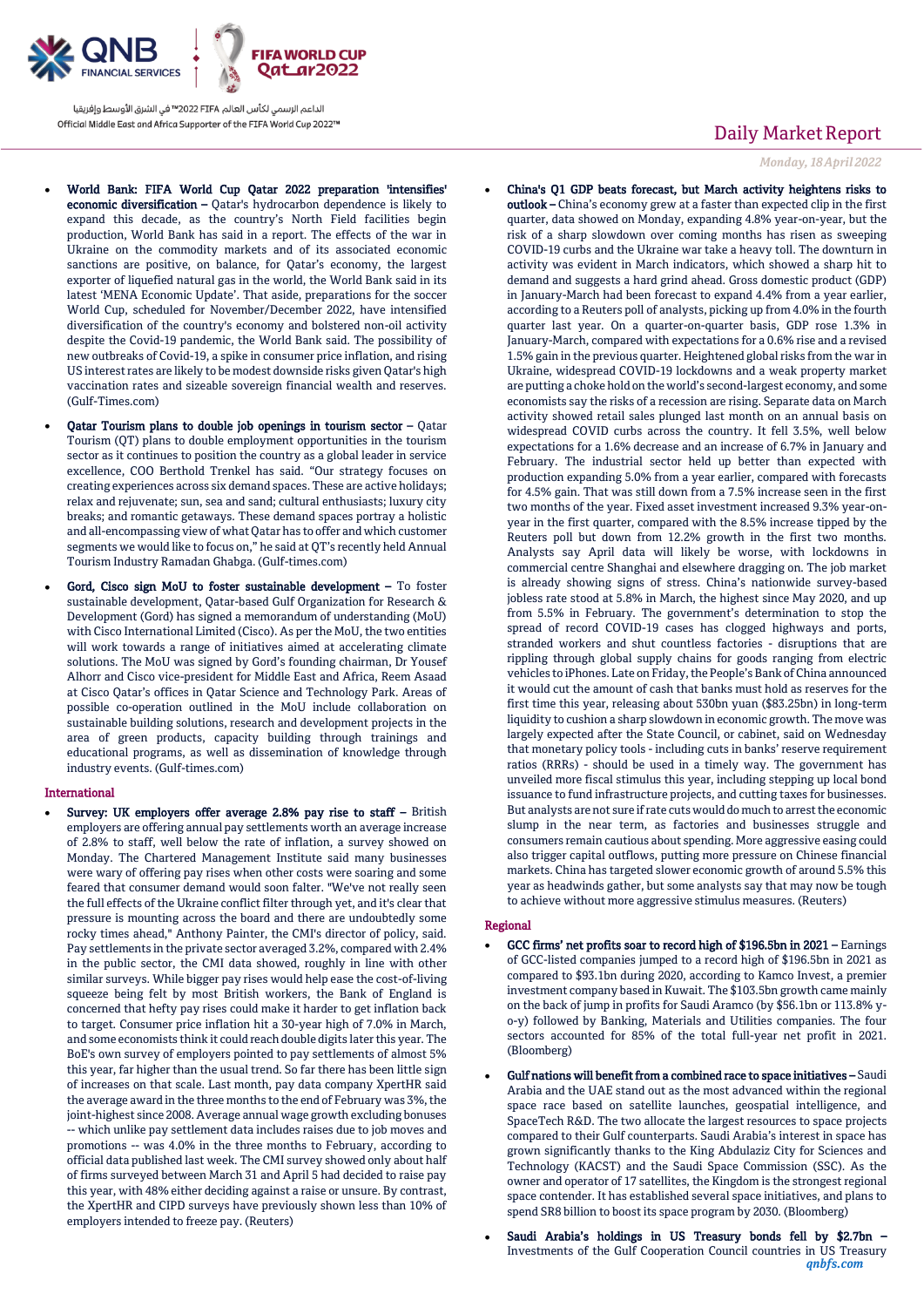

Daily Market Report

*Monday, 18 April 2022*

bills and bonds fell by 0.3% on a monthly basis, last February, to \$226.2bn due to the decline in Saudi Arabia's holdings of \$2.7 billion. The GCC's investments in US treasury bills and bonds amounted to \$226.7bn as of January. Data from the US Treasury, issued showed that Saudi Arabia's holdings, the largest holder of the Gulf States, decreased by 2.2% to 116.7bn dollars at the end of February, compared to 119.4bn dollars at the end of January. (Bloomberg)

- Saudi converts \$300mn deposit at Mauritania CB into soft loan The Kingdom of Saudi Arabia has converted its deposit with the Central Bank of Mauritania of \$300mn into a soft loan, Mauritania's finance ministry said in a statement. The step comes as an affirmation by the Kingdom of its support for the Islamic Republic of Mauritania and to encourage economic growth and push development projects in various vital sectors. Saudi Arabia finances many vital projects in Mauritania, principally in the water, energy, education, health and roads, Mauritania's finance minister said after the signing of the agreement. (Bloomberg)
- UAE could soon host its first Jewish neighborhood, rabbi says amid Israel normalization – The UAE's top rabbi said he was in discussions with real estate developers to build a neighborhood for the Gulf state's fast-growing Jewish population. (Bloomberg)
- Kuwaitis 8th in buying Turkish real estate Kuwaitis ranked eighth among foreigners who purchased real estate properties in Turkey in March, reports Al-Rai daily. Statistics released by the Turkish Statistical Institute showed that Kuwaitis purchased 156 properties in March. Iranians topped the list with 784 properties, Iraqis came second with 741, then Russians with 547, Germans with 244, Kazakhs with 241, Afghans with 214 and Ukrainians with 168. The total number of real estate properties sold to foreigners reached  $5,567$  — an increase of  $31\%$ compared to the same month in 2021. (Zawya)
- Oman: Pact signed to invest in renewable energy sector Oman has developed a policy of switching to alternative energy as part of Oman's Vision 2040 to reach an average of 39% of the total energy supplied by 2040. In translation of this vision, Al Shawamikh Oil Services signed a memorandum of understanding with Asyad Dry Dock to develop renewable energy delivery initiatives in dry dock services in Duqm. (Zawya)
- Oman: new projects in industrial cities up 3.4% The Public Establishment for Industrial Estates (Madayn) received 325 requests for investment, 252 of which were signed for various industrial, service and commercial activities in 2021. The number of new projects in the industrial sector is 106. The total number of projects in the cities affiliated with Madayn registered a growth of 3.4%, bringing the total number of projects to 2,255. The number of national cadres in these projects reached 21,124, with an Omanization rate of 38% in 2021 compared to 37% in 2020. (Zawya)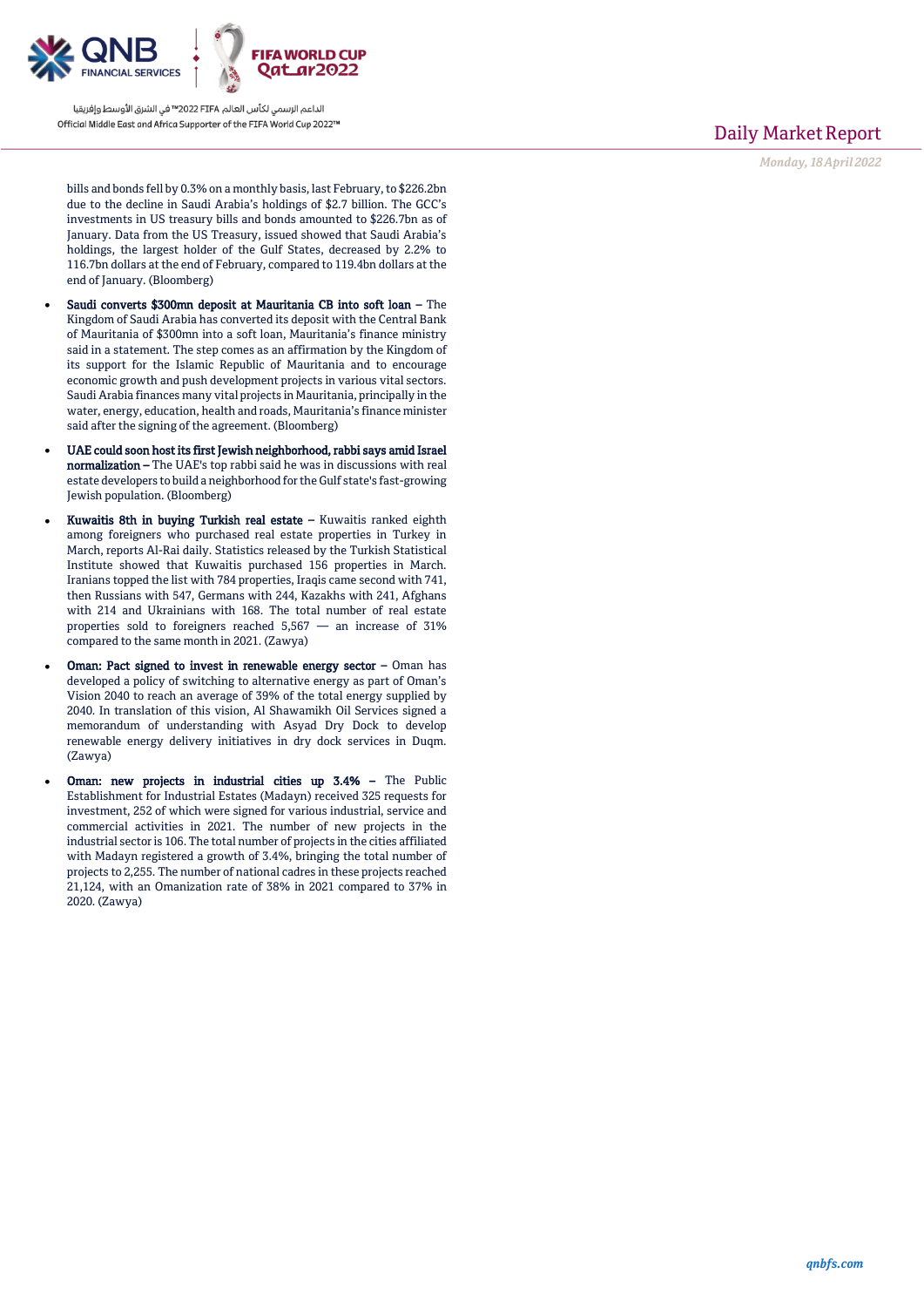

# Daily Market Report

*Monday, 18 April 2022*

## *Rebased Performance*





*Source: Bloomberg*

| <b>Asset/Currency Performance</b>    | Close ( \$) | 1D%   | WTD%  | YTD%  |
|--------------------------------------|-------------|-------|-------|-------|
| Gold/Ounce                           | 1,978.24    | 0.2   | 1.6   | 8.1   |
| Silver/Ounce                         | 25.55       | (0.5) | 3.1   | 9.6   |
| Crude Oil (Brent)/Barrel (FM Future) | 111.70      | 0.0   | 8.7   | 43.6  |
| Crude Oil (WTI)/Barrel (FM Future)   | 106.95      | 0.0   | 8.8   | 42.2  |
| Natural Gas (Henry Hub)/MMBtu        | 6.90        | 0.0   | 9.5   | 88.5  |
| LPG Propane (Arab Gulf)/Ton          | 136.75      | 0.0   | 6.8   | 21.8  |
| LPG Butane (Arab Gulf)/Ton           | 143.63      | 0.0   | 5.5   | 3.1   |
| Euro                                 | 1.08        | (0.2) | (0.6) | (4.9) |
| Yen                                  | 126.46      | 0.5   | 1.7   | 9.9   |
| GBP                                  | 1.31        | (0.1) | 0.3   | (3.5) |
| CHF                                  | 1.06        | (0.1) | (0.9) | (3.3) |
| <b>AUD</b>                           | 0.74        | (0.3) | (0.8) | 1.8   |
| <b>USD Index</b>                     | 100.50      | 0.2   | 0.7   | 5.0   |
| <b>RUB</b>                           | 118.69      | 0.0   | 0.0   | 58.9  |
| <b>BRL</b><br>Course Planmhorn       | 0.21        | 0.0   | (0.0) | 18.5  |

*Source: Bloomberg*

| <b>Global Indices Performance</b> | Close      | 1D%*  | WTD%*  | YTD%*  |
|-----------------------------------|------------|-------|--------|--------|
| <b>MSCI</b> World Index           | 2,959.67   | (0.0) | (1.7)  | (8.4)  |
| DJ Industrial                     | 34,451.23  | 0.0   | (0.8)  | (5.2)  |
| S&P 500                           | 4,392.59   | 0.0   | (2.1)  | (7.8)  |
| NASDAQ 100                        | 13,351.08  | 0.0   | (2.6)  | (14.7) |
| STOXX 600                         | 459.82     | 0.0   | (0.8)  | (10.5) |
| <b>DAX</b>                        | 14,163.85  | 0.0   | (1.3)  | (14.8) |
| <b>FTSE 100</b>                   | 7,616.38   | 0.0   | (0.5)  | (0.5)  |
| <b>CAC 40</b>                     | 6,589.35   | 0.0   | 0.1    | (12.5) |
| Nikkei                            | 27,093.19  | (0.7) | (1.2)  | (14.2) |
| <b>MSCI EM</b>                    | 1,112.90   | (0.4) | (1.3)  | (9.7)  |
| <b>SHANGHAI SE Composite</b>      | 3,211.25   | (0.3) | (1.3)  | (12.0) |
| <b>HANG SENG</b>                  | 21,518.08  | 0.0   | (1.7)  | (8.6)  |
| <b>BSE SENSEX</b>                 | 58,338.93  | 0.0   | (2.0)  | (1.9)  |
| Bovespa                           | 116,181.61 | 0.0   | (1.2)  | 30.8   |
| <b>RTS</b>                        | 955.46     | 1.5   | (11.5) | (40.1) |

*Source: Bloomberg (\*\$ adjusted returns)*